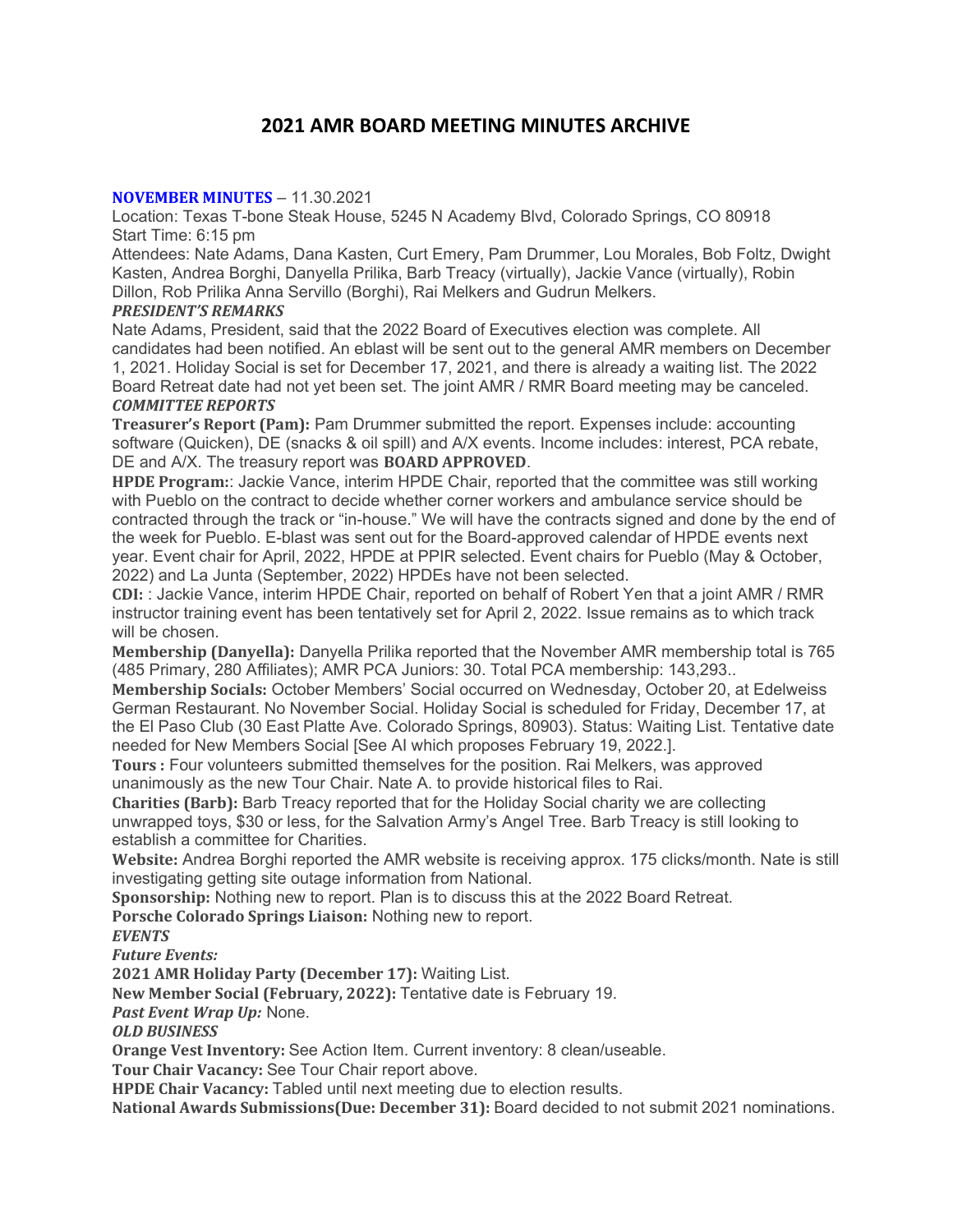Lou M. to create criteria for 2022 event chairs to collect information for 2022.

2022 HPDE Schedule: Board Approved.

NEW BUSINESS

2022 Board Election Results: See President's remarks above.

AMR Privacy Policy: In work by Nate A. due to M-reg issues. Idea of Registrar to control release of information suggested by Nate. Board agreed to hold Registrar discussion via email. October Board Meeting Minutes: BOARD APPROVED.

Date and Time of Next Meeting: Tuesday, January 25, 2022, at Texas T-bone Steak House, 5245 N Academy Blvd, Colorado Springs, CO 80918. Board approved moving start time to 5:30pm for the Winter months.

Finish Time 7:46 pm

# OCTOBER MINUTES – 10.26.2021

Location: Texas T-bone Steak House, 5245 N Academy Blvd, Colorado Springs, CO 80918 Start Time: 6:18 pm

Attendees: Nate Adams, Curt Emery, Pam Drummer, Lou Morales, Bob Foltz, Alex Ching, Andrea Borghi, Danyella Prilika, Michael Onstad, Stephen Heptig, Robin Dillon, Tim Drummer, Anna Servillo (Borghi) and Raimond Melkers.

#### PRESIDENT'S REMARKS

Nate Adams, President, suggested the Board consider creating "recommended" qualifications for Board Member positions to assist AMR members in deciding if they want to run for a Board position and to help ensure any member elected to a position has the appropriate abilities and sufficient experience to succeed in that position. Such "qualifications" would be posted on the AMR website rather than making a change to the AMR Bylaws. Members would be encouraged to read that information—along with other worthwhile information—at the New Members Social and other events. In addition, Nate reported he attended the Wisconsin Treffen. Nate did not go on tours but instead focused on the management team's processes and on understanding the challenges they experienced. He felt, overall, they did a pretty good job.

# COMMITTEE REPORTS

Treasurer's Report (Pam):Pam Drummer submitted the report. Expenses include: Name tags, tours, DE and A/X events. Income includes: interest, tours, DE and A/X. The treasury report was BOARD APPROVED.

CDI / HPDE Program: Jackie Vance, interim HPDE Chair, reported on the invoice from Pueblo Motorsports Park regarding the oil spill which occurred during the Lap-A-Palooza HPDE on August 28-29, 2021. Per contract, the track must be left in the same condition as before an event. PMSP did remove the cost of "oil dry bags" (\$120) which reduced the bill from \$872 to \$752 which the Board approved to pay. The Board agreed that future contracts need to be read more closely and changed to limit such added eventualities / expenses.

Membership (Danyella): Danyella Prilika reported that the numbers she gets from the PCA are one month behind ("Here are this month's numbers") so Board decided to use reported numbers as current numbers in the minutes. October AMR membership total is 761 (480 Primary, 281 Affiliates); 142,864 total in PCA. Instructions on how members can order name badges are now on the AMR home page.

Membership Socials: Members' Social occurred at MacKenzie's Chop House on Wednesday, September 22. October Social was on Wednesday, October 20, at Edelweiss German Restaurant. Holiday Social is scheduled for December 17, 2021, and it usually fills up fast so register early. Tours (Arnie): Arnie Easterly reported via text, 10/25/2021, regarding the Florissant Fossil Bed Tour, 2 October 2021; 26 cars, 60 participants. Lunch was at the Swiss Chalet. No adverse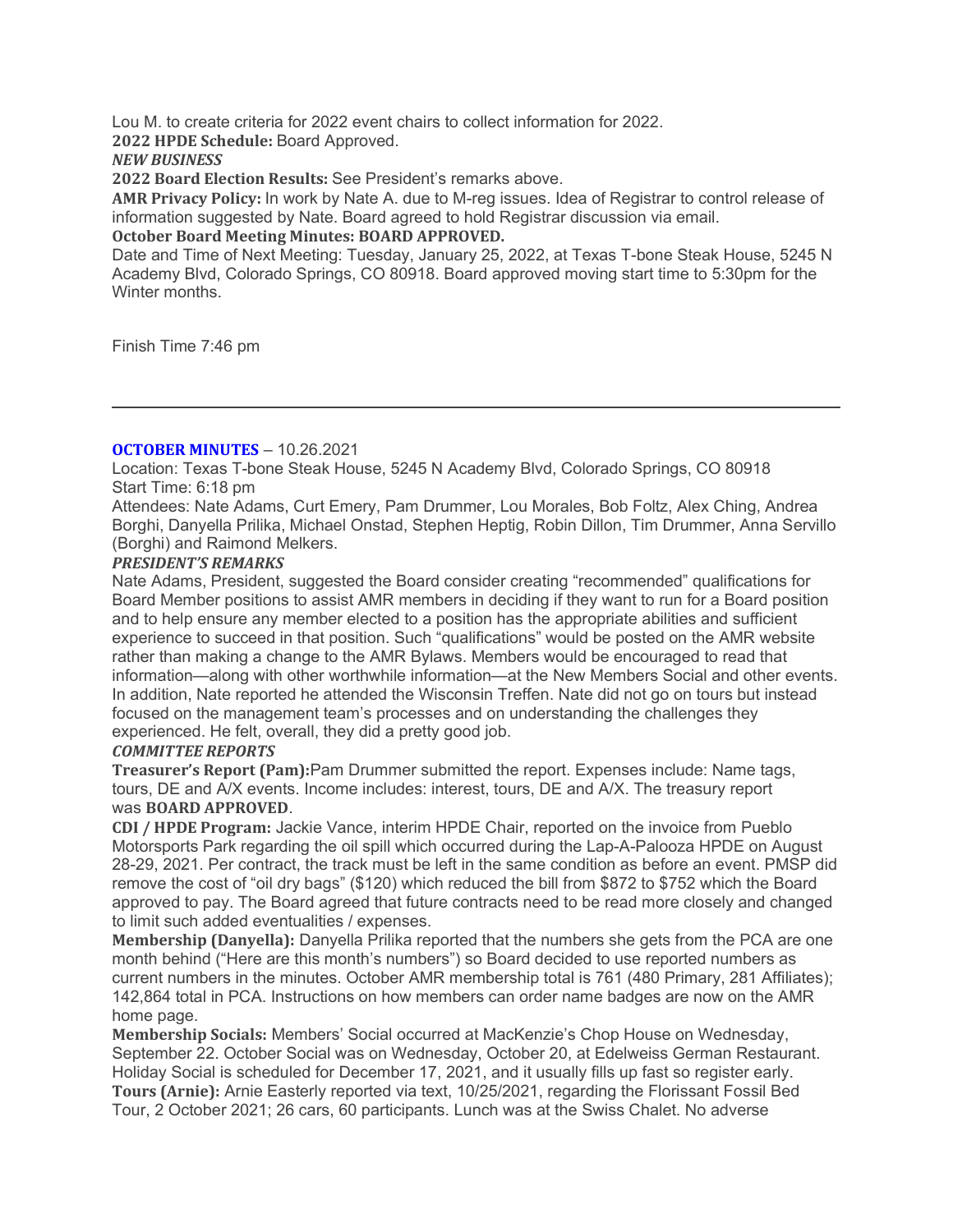incidents. Kym & Bull Whitaker did an exceptional job leading the tour and provided numerous raffle gifts. Nate announced that Arnie resigned as the Region's Tour Chair and Treffen Tour Chair, so replacements for both positions are needed. Rai Melkers said he is interested in the Region Tour Chair position. Board decided to postpone decision until the November Board meeting.

Charities (Barb): Barb Treacy reported via email on 10/26/2021: "Thank you to all of our members who donated much-needed food, diapers and almost \$700 in cash and checks to the Marion House Marketplace. Your generosity is greatly appreciated by the people you are helping. We'll be collecting unwrapped toys for the Salvation Army's Angel Tree at our Holiday Party." She is still looking for volunteers to establish a committee for Charities.

Website: Andrea Borghi reported he installed some accelerators, and he is contacting National to suggest some improvements. Website looks good and has been updated. Alex Ching said he needs more articles for eTrails. Stephen Heptig suggested increasing marketing of AMR Goodie Store. Alex said he would do something on the website.

Sponsorship: Nothing new to report.

Porsche Colorado Springs Liaison: Nothing new to report.

**EVENTS** 

Future Events:

2021 AMR Holiday Party (December 17): El Paso Club; only room for 80 people.

New Member Social (February, 2022): Specific date still TBD.

# Past Event Wrap Up:

Florissant Fossil Bed Tour (October 2): Door / Raffle prizes donated by Bull & Kym Whitaker were a pleasant surprise. Suggestion was made to encourage that at future tours.

La Junta HPDE (October 2-3): Per Robin Dillon, attendance doubled, good weather. Lunch for all volunteers was appreciated. Tangential events such as the Track Walk and Dinner / Social helped attendance but may not work at other events. Still need more instructors.

#### OLD BUSINESS

Overnight Tour Pre-Run Reimbursement Standards (Fuel): Board accepted new policy proposed by Curt E., 2nd Vice President.

# Guidance for tour leads:

- Pre-run budget estimate is a not to exceed number
- Cost build up for day and weekend tours
- One trial run per tour
- Gas costs: actual cost of fuel used to drive the route; receipt required
- Cost of meals/hotel, receipt(s) required
- Day tours: if lunch is part of tour, lunch for 2 at the planned tour restaurant, receipts required
- Weekend tour: meals at restaurant(s) planned for tour for two (2); receipt required. One night stay and hotel planned for tour, receipt required.
- Exceptions: board approval required AMR Bylaws Change Review: Board tabled this until the January, 2022, Board Retreat.

Orange Vests: Nate A. to work with Dwight K. to inventory [New Action Item] NEW BUSINESS

New HPDE Chair Candidate: Jackie Vance was approved as "interim" HPDE Chair because of her candidacy for a board position. Permanent HPDE Chair decision after election.

New Tour Chair Vacancy: Decision postponed until November Board meeting.

Nominating Committee Suggestion: The Board decided to include Sections 2 & 3 of each candidate's questionnaire and a photo in the ballots. To maximize the opportunity for members to vote, the Board decided to put links to the ballots in eTrails, on the Region's website and through a separate eblast. Halfway through the cycle, Nate will send a reminder eblast. Election cycle is November 1-15, 2021.

National Awards submissions (Due: December 31, 2021): No discussion.

Appreciation Gifts for departing Board Executives and Committee Chairs: Board discussed getting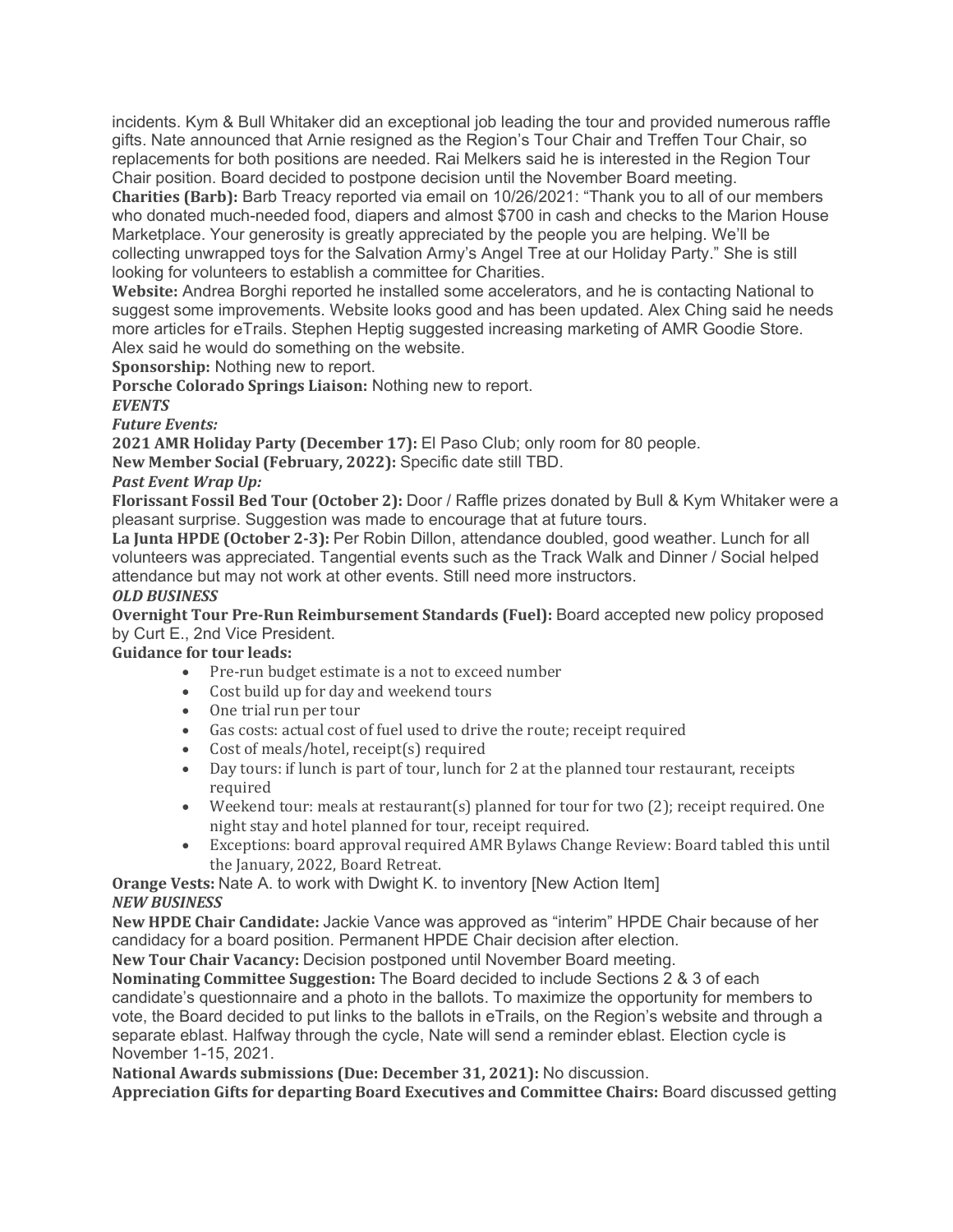gifts for Arnie E. and Robert B.

Joint AMR / RMR Board Meeting: Scheduled for morning of December 11, 2021, at Centennial Airport. More information at the November AMR Board meeting.

September Board Meeting Minutes: BOARD APPROVED.

Date and Time of Next Meeting: Tuesday, November 30, 2021, at Texas T-bone Steak House, 5245 N Academy Blvd, Colorado Springs, CO 80918.

Finish Time 8:15 pm

#### SEPTEMBER MINUTES – 09.28.2021

Location: Texas T-bone Steak House, 5245 N Academy Blvd, Colorado Springs, CO 80918 Start Time: 6:28 pm

Attendees: Nate Adams, Dana Kasten, Curt Emery, Pam Drummer, Lou Morales, Dwight Kasten, Alex Ching, Arnie Easterly, Danyella Prilika, Michael Onstad, Robin Dillon, Tim Drummer and Robert Prilika.

#### PRESIDENT'S REMARKS

Nate Adams, President, announced the upcoming air-cooled car show, dubbed "Klassiker am Museum," is scheduled for October 16, 2021, and the team was trying to determine how many volunteers were needed. Nate encouraged the Board members to help find volunteers. Nate will be at Treffen in Wisconsin during the show. Nate thanked Dana K. for covering for him at the August Board meeting.

#### COMMITTEE REPORTS

Treasurer's Report (Pam):Pam Drummer submitted the report. Expenses include: Google accounts, tours, DE and A/X events. Income includes: tours, DE and A/X. The treasury report was BOARD APPROVED.

CDI Program (Robert Y): Nothing new to report.

Membership (Danyella): Danyella Prilika reported AMR membership total is 758 (479 Primary, 279 Affiliates); 142,000 total in PCA. There is a new process for getting badges to new members. Karen, Blue Ribbon Trophy, will be mailing badges to each new member. This will save time and expense. Alex Ching will publish new process on amrporsche.com.

Membership Socials: Members' Social occurred at Mackenzie's Chop House on Wednesday, September 22. October Social will be on Wednesday, October 20, at Edelweiss German Restaurant. Tours (Arnie): Arnie Easterly reported Fall Mystery Tour was run on September 18-19, 2021 to the Mountain View Restaurant, Monte Vista, CO; 45 cars registered, 90 participants, 5 cancellations; no adverse issues reported; a great time was had by all participants. 18 cars registered for the October 2, 2021, Florissant Fossil Bed Tour.

Charities (Barb): Barb Treacy reported via email on 9/27/2021: One Nation Walking Together is extremely grateful for the generous support from AMR. She is still looking for volunteers to establish a committee for Charities.

Website: Nothing new to report.

Sponsorship: Nate A. will discuss 2022 support with Ted Hampson, Porsche of Colorado Springs. Porsche Colorado Springs Liaison: Nothing new to report.

**EVENTS** 

Future Events:

Florissant Fossil Bed Tour (October 2):

La Junta HPDE (October 2-3):

2021 AMR Holiday Party (December 17): El Paso Club

New Member Social (February, 2022): No date chosen yet, per Dwight K.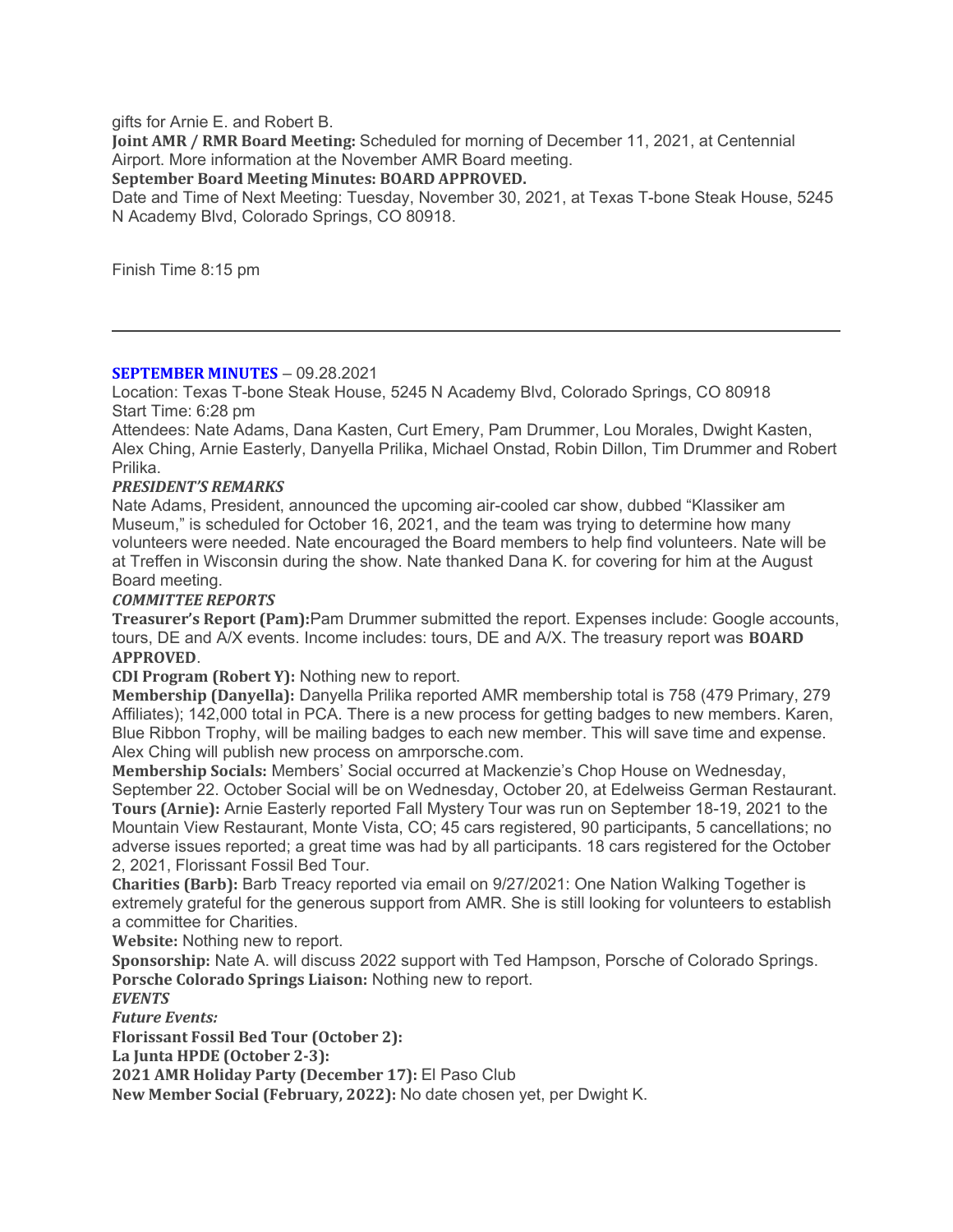# Past Event Wrap Up:

AMR Autocross at PPIR (September 11): Tim D. reported there was very positive feedback and good volunteer support. Date change caused confusion. He suggested a new date change process: Completely cancel registration for original date, then send out new registration link for new date. Before scheduling more A/X events, need increased member interest. Also, PPIR lot is deteriorating and there are no plans for improvement / repair. It may not serve as a good venue in the future. Fall Mystery Tour (September 18-19): New guidelines for reimbursement were approved AFTER tour was planned, so too late for execution. Tour Chair must ensure planning committee understands new reimbursement policy for overnight tours prior to next such tour. Reference Curt E. A.I.

# AMR Membership Social (September 22):

"Cars & Colors" Fall Tour (September 24-26): Canceled due to lodging schedule issues. OLD BUSINESS

Overnight Tour Pre-Run Reimbursement Standards (Fuel): Board accepted new policy proposed by Curt E., 2nd Vice President.

Guidance for tour leads:

- Pre-run budget estimate is a not to exceed number
- Cost build up for day and weekend tours
- One trial run per tour
- Fuel costs should be actual cost of fuel used driving the route, receipt(s) required
- Cost of meals/hotel, receipt(s) required
- Day tours: if lunch is part of tour, lunch for 2 at the planned tour restaurant, receipts required
- Weekend tour: meals at restaurant(s) planned for tour for two (2)
- One night stay and hotel planned for tour
- Exceptions: Board approval required prior to incurring cost

AMR Bylaws Change Review: Suggested term policy is to follow PCA standard of 2-year terms, with maximum of two terms, but to separate groups to ensure continuity (i.e., stagger president, 1st vice president and 2nd vice president elections). Board needs more time to review suggested term policy changes and discuss at future meetings. Board agreed to follow existing policy for 2022 officers / BoD. Bylaw amendment to be drafted, announced at events and set for a vote at the New Membership Social in February. Amendment must be sent to PCA for review / approval.

# NEW BUSINESS

New Orange Vests: Board decide that 15 "good" vests are needed to serve any event requiring them. Kastens will inventory to determine good versus bad quantities to help determine how many need to be purchased.

2022 Board of Directors Election: The Board approved Stephen Heptig as 2022 Nomination Committee Chair. Committee members will be nominated and approved / disapproved via email. August Board Meeting Minutes: BOARD APPROVED.

Date and Time of Next Meeting: Tuesday, October 26, 2021, at Texas T-bone Steak House, 5245 N Academy Blvd, Colorado Springs, CO 80918.

Finish Time 8:07 pm

# AUGUST MINUTES – 08.31.2021

Location: Arnie Easterly's home, 4415 Monitor Rock Lane, Colorado Springs, CO 80904 Start Time: 7:04 pm

Attendees: Dana Kasten, Curt Emery, Pam Drummer, Lou Morales, Dwight Kasten, Bob Foltz, Denise Jordan, Alex Ching, Arnie Easterly, Robert Baumgartner, Andrea Borghi, Danyella Prilika, Michael Onstad, Robin Dillon, Robert Prilika and Jackie Vance.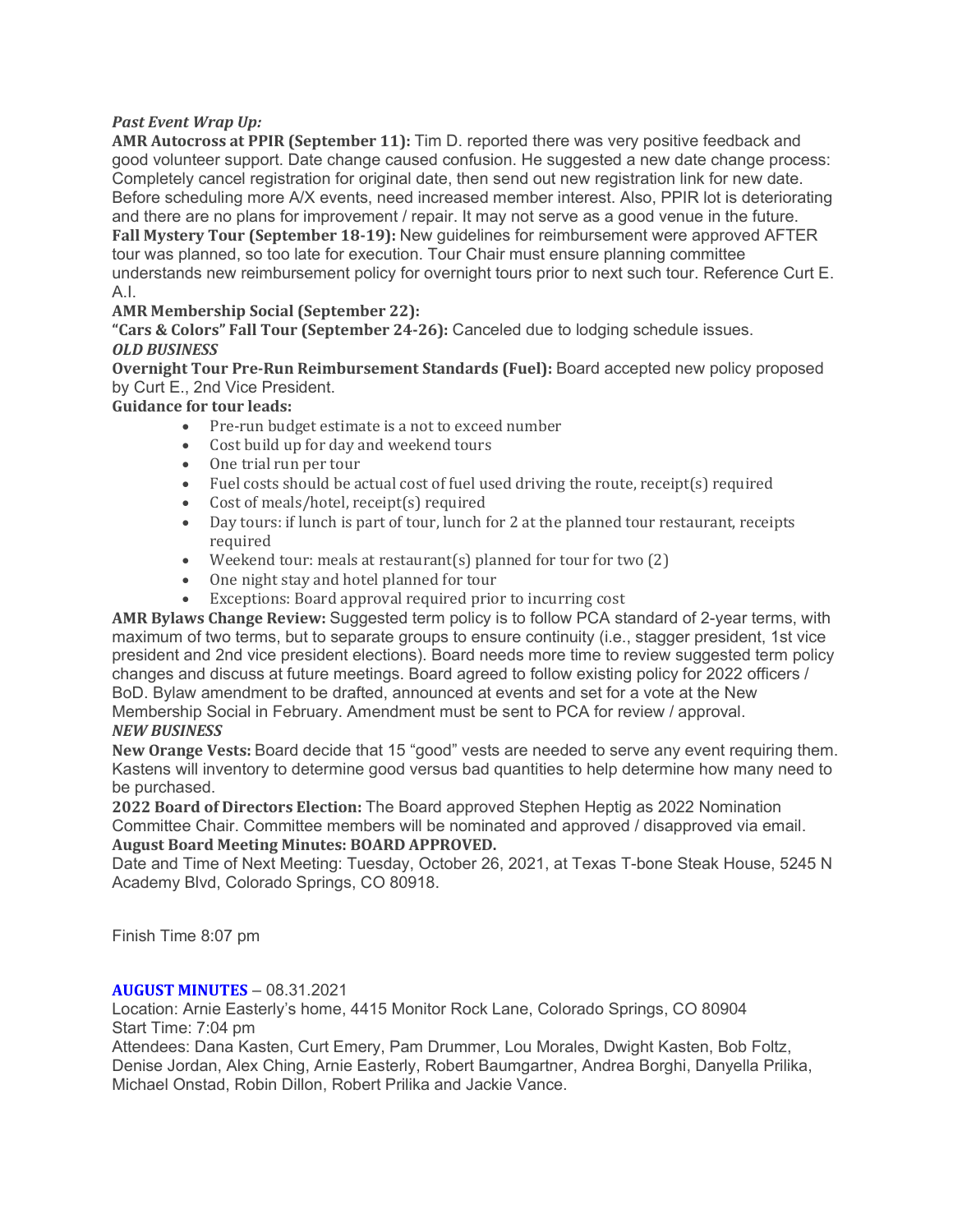# PRESIDENT'S REMARKS

Dana Kasten, 1st Vice President, announced that Nate Adams, President, was traveling and could not attend the meeting.

COMMITTEE REPORTS

Treasurer's Report (Pam):Pam Drummer submitted the report. Expenses include: Badges, postal expenses, website migration, HPDEs and tours. Income includes: Bishop Castle Tour, PCA Quarterly Rebate and account interest. The treasury report was BOARD APPROVED. CDI Program (Robert Y): Nothing new to report.

Membership (Danyella): Danyella Prilika reported she is receiving membership numbers from PCA, however they are one month behind. AMR membership total is 750 (475 Primary, 275 Affiliates). Membership Socials (Denise): Members' Social at El Padrino Mexicano on Wednesday, August 19,

was canceled. September Social is TBD. October Social will be at Edelweiss Restaurant. Tours (Arnie): Arnie Easterly reported Bishop Castle Tour, 14 August 2021, 16 cars, 33 attendees. No unusual events reported. Rampart Range Offroad Tour, 28 August 2021, 5 cars, 11 attendees. No unusual events reported.

Charities (Barb): August Charity was "One Nation Walking Together." September charity is TBD. Website (Andrea): Andrea B reported the AMR site Migration completed, including DNS records; old site is gone; no remaining financial obligations.

Sponsorship: No one available with new information to report.

Porsche Colorado Springs Liaison: No one available with new information to report. **EVENTS** 

Future Events:

AMR Autocross at PPIR (September 11): 30 registered; volunteers needed.

Fall Mystery Tour (September 11-12):

AMR Membership Social (September 22): MacKenzie's Chop House

"Cars & Colors" Fall Tour (September 24-26): Canceled due to lodging schedule issues. Florissant Fossil Bed Tour (October 2):

La Junta HPDE (October 2-3): Chair Robin Dillon; Co-chair Becky Heptig. New budget. Board requested draft of verbiage that manages discount expectations of instructors for future events [New AI].

New Member Social (February, 2022): Potential venue is Porsche Colorado Springs.

Past Event Wrap Up:

Snowmass Tour (July 31-8/1):

PPIR Autocross (August 7): Moved to September 11.

Bishop's Castle Tour (August 14):

Rampart Range Off-Road Tour (August 28):

Pueblo HPDE #2 (August 28-29):

OLD BUSINESS

July Board Meeting Minutes Approval: To be approved via email prior to August Board meeting. NEW BUSINESS

Changing PCA / AMR brochures : QR Code included on brochure stickers and Ambassador Cards, Danyella P distributed cards to Board members.

Overnight Tour Pre-Run Reimbursement Standards (Fuel) Curt E presented draft standards. Board members will review prior to next meeting.

AMR Bylaws Change Review: Curt E submitted proposed bylaws changes which would help prevent a full board turnover to ensure consistency by overlapping different incumbent Elected Officers. All Board members to review and provide Curt comments by September 15 [New AI]. **MOTIONS** 

None.

Date and Time of Next Meeting: Tuesday, September 28, 2021, at Texas T-bone Steak House, 5245 N Academy Blvd, Colorado Springs, CO 80918.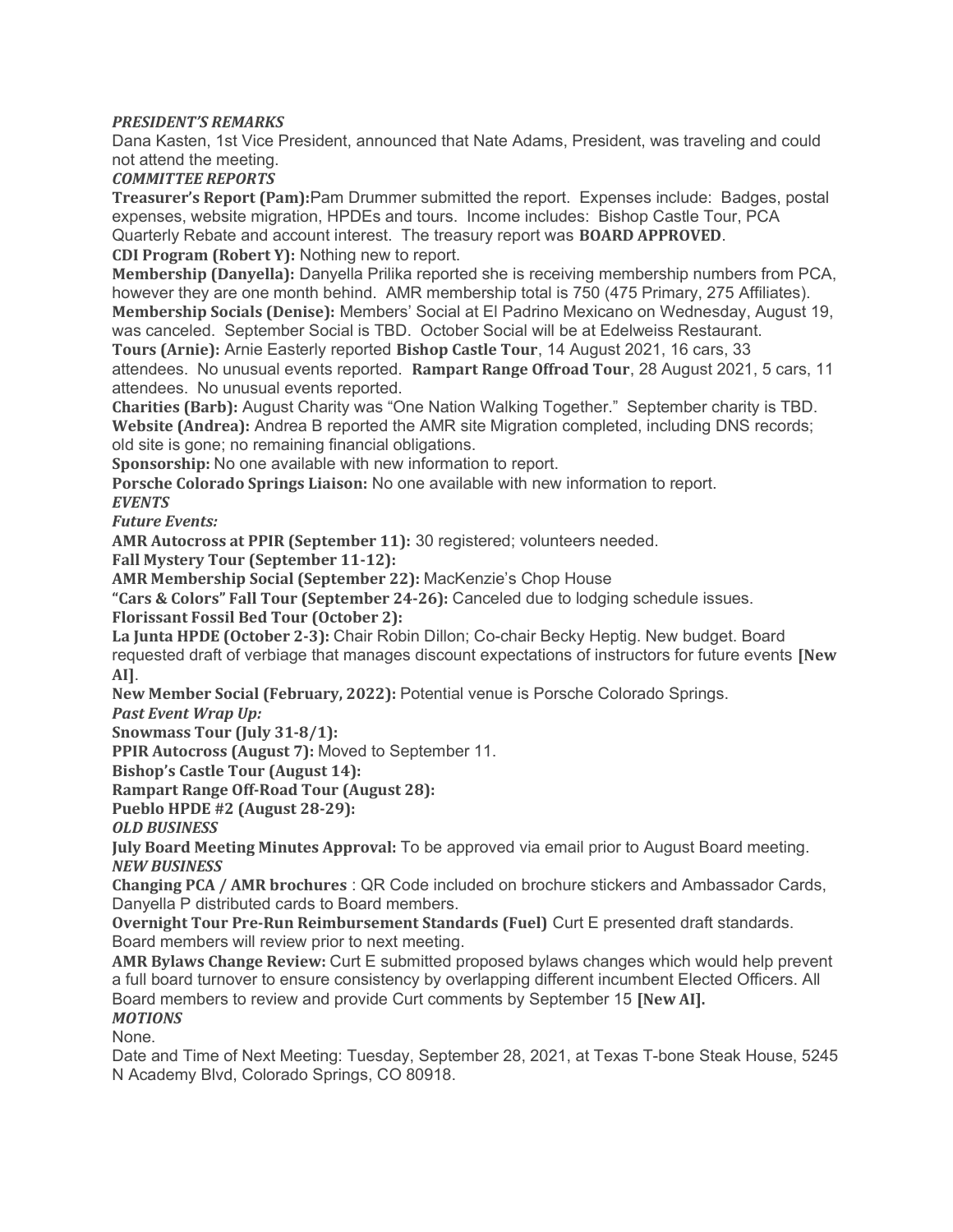#### **JULY MINUTES – 07.27.2021**

Location: Texas T-bone Steak House

#### Start Time: 6:20 pm

Attendees: Nate Adams, Dana Kasten, Curt Emery, Pam Drummer, Lou Morales, Dwight Kasten, Bob Foltz, Arnie Easterly, Andrea Borghi, Jim Sorensen, Michael Onstad, Stephen Heptig, Robin Dillon, Danyella Prilika and Robert Prilika.

#### PRESIDENT'S REMARKS

Nate Adams reported that he attended Parade, it went very well, and he believed there were approximately 1000 cars and 3000 attendees. AMR, per previous resolution, sent a \$500 "goodwill" check to the Swiss Chalet Restaurant and Nate received a very nice "thank you" card asking us to come back. Nate will scan and send card to the Board Members. Nate informed the Board that the Rocky Mountain 356 Club has invited AMR to participate and partner with them on an "Air-cooled Porsche" event, currently scheduled for October 17, 2021. Nate has reached out to the other Regions in Zone 9 to gauge their interest. Porsche Colorado Springs is interested in partially sponsoring. Lou Morales is the AMR Point of Contact for this effort, working with Fred Veitch. Nate, also, reported that Curt Emery is ready to support his responsibilities regarding event insurance as required by PCA. As the new AMR Treffen Chair, Nate sent a message to all 2020 Treffen volunteers asking them to confirm their interest in supporting the 2022 Treffen. COMMITTEE REPORTS

Treasurer's Report (Pam): Pam Drummer submitted the report. Expenses include: Equipment truck maintenance, windshield replacement and insurance, "goodwill" donation to Swiss Chalet and annual post office box fee. Income includes: account interest. The treasury report was BOARD APPROVED.

CDI Program (Robert Y): Nothing new to report.

Membership (Danyella): Nate A reported AMR membership total is 776 (486 Primary, 280 Affiliates). Jim Sorensen reported PCA has stopped sending him membership information. He contacted PCA via email and will follow up on July 28, 2021, and transfer his responsibilities to the new Membership Chair. Nate announced that Danyella Prilika is the new Membership Chair; she was welcomed by the Board and other attendees.

Membership Socials (Denise): Members' Social occurred at Paravicini's on July 21st. August Social is TBD.

Tours (Arnie): Arnie Easterly reported the Pike's Peak Hill Climb Tour (July 10) went well and included 23 cars and 41 participants. Departing the Broadmoor parking garage was slow and difficult. The Royal Gorge Tour (July 25) included 74 cars, 148 participants with some cars/participants showing up that had not pre-registered. There was some discussion suggesting not collecting the registration fee to be fair to those who did pre-register. Colorado Springs Porsche made it a memorable event, but the Board expressed some concerns regarding insurance for AMRsponsored tours with unregistered participants. Arnie discussed the upcoming Bishop's Castle Tour (August 14), saying the Kastens did a pre-run and there are currently nine cars registered.

Charities (Barb): Nate A reported that Barb Treacy is still looking for volunteers for a Charities Outreach Committee. July charity for social was "One Nation Walking Together." August Charity is TBD.

Website (Andrea): Andrea Borghi reported the AMR site (amrporsche.com) has been migrated to PCA and is functional. Certificate is needed. Total annual site management costs will be significantly reduced.

Sponsorship (Nate): Nate A stated there was nothing new to report. The Board discussed the idea of establishing a sponsorship budget projection at the next Board retreat in 2022 [New Action Item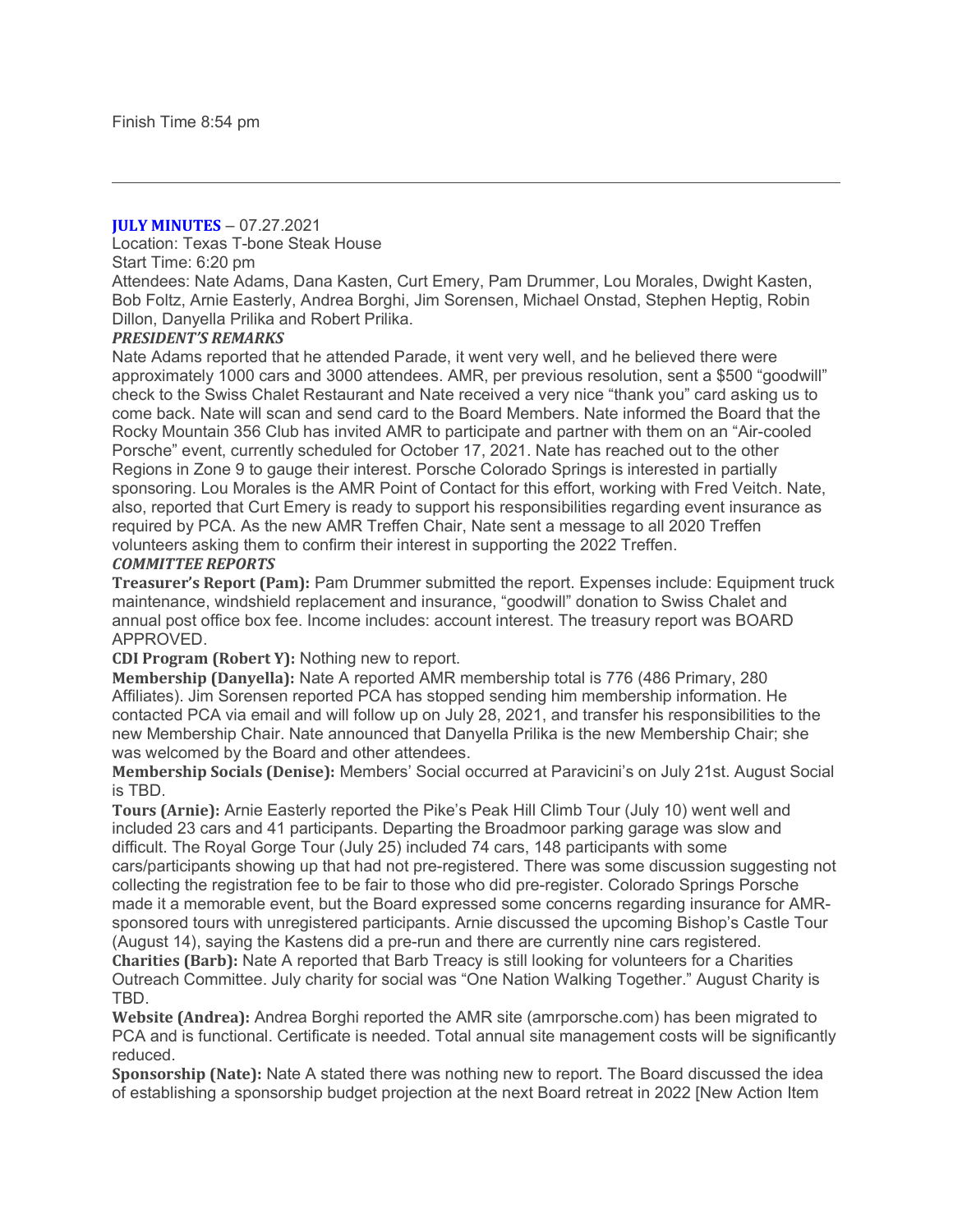(AI)].

Porsche Colorado Springs Liaison: Nate Adams stated there was nothing new to report. **EVENTS** 

Future Events:

Snowmass Tour (July 31-8/1): Canceled due to lodging schedule issues.

PPIR Autocross (August 7): Only 9 registered; need 30. Can A/X be rescheduled? [New AI.] Bishop's Castle Tour (August 14): Pre-run accomplished by Kastens.

Rampart Range Off-Road Tour (August 28):

Pueblo HPDE #2 (August 28-29): Chair Michael Onstad; Co-chair Stephen Heptig. 54 registrants; need more instructors. AMR is contracting our own Starter and Corner workers (offering payment and food vouchers). Board members requested the PMSP contract be reviewed / changed accordingly. Budget BOARD APPROVED.

Fall Mystery Tour (September 11-12): Budget BOARD APPROVED.

"Cars & Colors" Fall Tour (September 24-26): Canceled due to lodging schedule issues.

New Member Social (September 25): Venue is Porsche Colorado Springs.

La Junta HPDE (October 2-3): Chair Robin Dillon; Co-chair Becky Heptig. Robin reported that they want to "make it a blowout!" Several activities being considered to encourage participants to return. Budget BOARD APPROVED.

Past Event Wrap Up:

Pikes Peak Hill Climb Tour (July 10): See report above.

Royal Gorge Tour (July 25): See report above.

OLD BUSINESS

June Board Meeting Minutes Approval: Approved via email prior to July Board meeting. NEW BUSINESS

Changing PCA / AMR brochures Researched by Dana and Board asked her to investigate printing "in-house" to save on expense [New AI.] Danyella will research new sticker and get QR code from Andrea to replace the current ink-stamped information.

Overnight Tour Pre-Run Reimbursement Standards (Fuel) Curt took action to meet with Dana and Bob to draft standards / limits.

MOTIONS

None.

Date and Time of Next Meeting: Tuesday, August 31, 2021, at Arnie Easterly's home, 4415 Monitor Rock Lane, Colorado Springs, CO 80904.

Finish Time 8:25 pm

#### **JUNE MINUTES – 06.29.2021**

Location: Texas T-bone Steak House

Start Time: 6:18 pm

Attendees: Nate Adams, Dana Kasten, Curt Emery, Pam Drummer, Lou Morales, Dwight Kasten, Bob Foltz, Arnie Easterly, Andrea Borghi, Tim Drummer, Michael Onstad and Stephen Heptig.

# PRESIDENT'S REMARKS

Nate Adams reported that he and several other Board Members noticed last Fall that when an eblast message was sent out via the PCA portal, prior to sending the message the site indicated >700 intended recipients. However, when the message was sent, only ~500 actually got out. His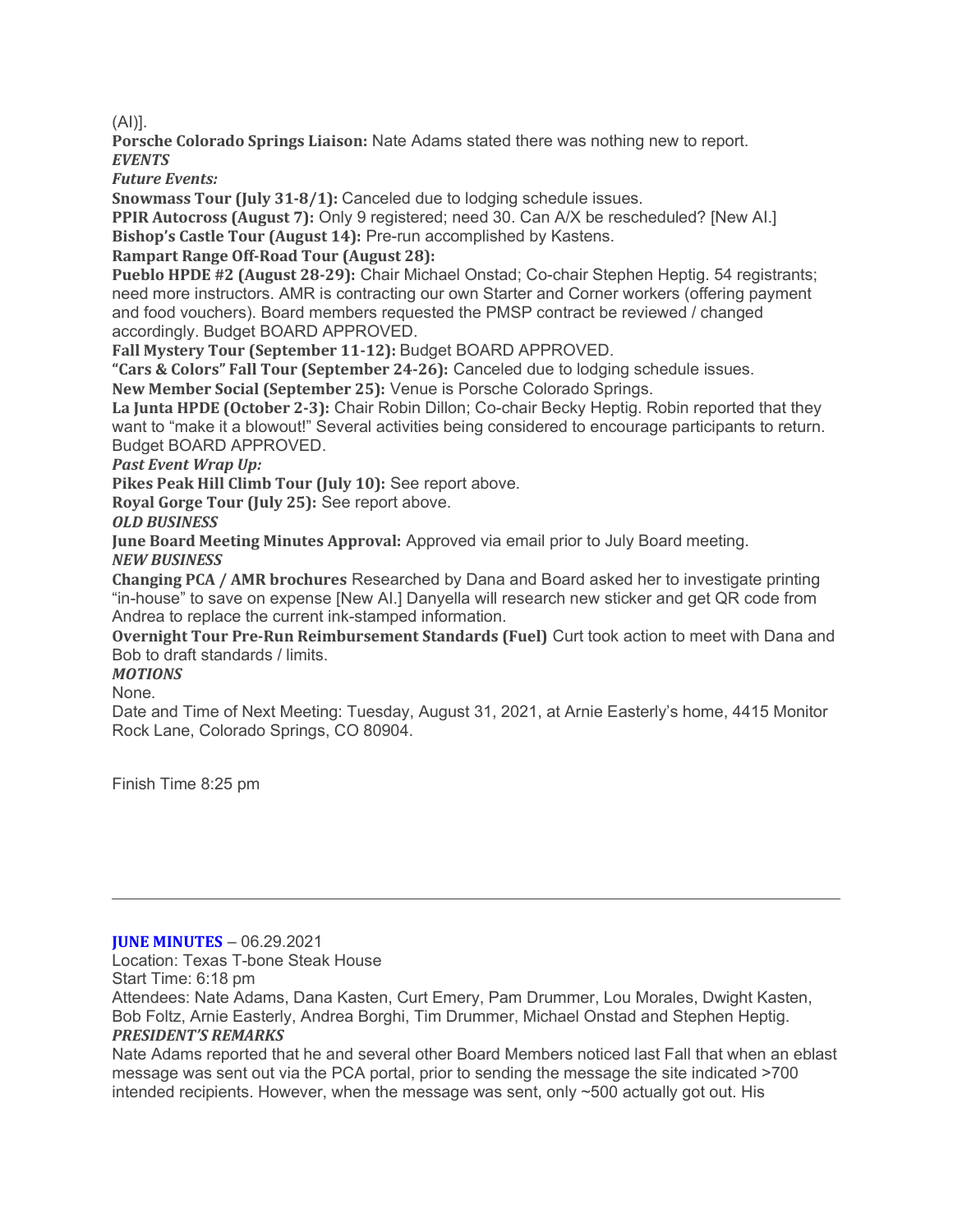investigation indicates that associate members don't all have true email addresses, so the portal populates these fields with false / invalid addresses. Nate recommended that the Board members and members-at-large encourage the general membership to ensure there are correct email addresses in their PCA profiles, perhaps during renewal or whenever they visit the PCA or AMR websites.

# COMMITTEE REPORTS

Treasurer's Report (Pam): Pam Drummer submitted report. Expenses include: Pueblo HPDE, socials safety deposit box and tours. Income includes: Events (DEs, socials and tours), PCA Quarterly Rebate and interest. The treasury report was BOARD APPROVED.

CDI Program (Robert Y): Michael Onstad reported that some "contact concerns" were voiced at the June HPDE. The CDI's will be address for future events.

Membership (Jim): Nate reported AMR membership numbers. Total is 756 (478 Primary, 278 Affiliates). Six members transferred out of AMR to other regions. Still need new Membership Chair. Nate asked Board members to find volunteers for the position.

Membership Socials (Denise): Per text from Denise Jordan, she's still investigating venues for next social.

Tours (Arnie): Arnie Easterly reported via email: The Treffen Red Rocks Tour (June 13): 36 cars, 68 participants; second group had route issues. Leads / mids / sweeps training needed. Fossil Beds Tour (June 26): Postponed due to weather. 22 cars, 43 participants pre-registered. Five to six cancelations the night before. Board discussed the issues of deadlines and credits. In addition, the Board approve a \$500 goodwill donation to the Swiss Chalet Restaurant because of two consecutive cancelations. Upcoming Pikes Peak Tour (July 10): 16 cars, 31 participants registered. Snowmass and Cars & Colors Tours: Canceled because no lodging available due to scheduling conflicts. Arnie Easterly took an action: Draft proposal for leads training and incentives.

Charities (Barb): Barb Treacy reported via 5/25/2021 email the June Member Social charity will be CASA's "The Hanger." The Social Outreach Committee is seeking new members and ideas to serve our community. Nate Adams took an action: Get clarification from Barb on her request.

Website (Andrea): Andrea Borghi reported that he increased the AMR website visibility on Google, he is investigating ways to make the site more mobile friendly since, statistically, 99% of views of the site are done using mobile devices. Andrea also mentioned that the AMR website is not being backed up, but there are tools available to do so. Also, Region website transition date to the new PCA platform is unknown at this time. Andrea Borghi took two actions: Get information from PCA on transition. Review and report on website backup and costs.

Sponsorship (Nate): Nate Adams stated there was nothing new to report.

Porsche Colorado Springs Liaison: Nate Adams stated there was nothing new to report.

**EVENTS** 

Future Events:

Pikes Peak Hill Climb Tour (July 10):

New Member Social (July 24): Venue not available; confirm Fall Mystery Tour dates, then propose dates to Board via email for discussion.

Royal Gorge Tour (July 25):

Snowmass Tour (July 31-8/1): Canceled due to lodging schedule issues.

PPIR Autocross (August 7):

Bishop's Castle Tour (August 14):

Rampart Range Off-Road Tour (August 28):

Pueblo HPDE #2 (August 28-29): Chair selected; co-chair pending. Concerns with corner workers and waivers discussed. Budget BOARD APPROVED.

Fall Mystery Tour (September 11-12): Dates need to be confirmed.

"Cars & Colors" Fall Tour (September 24-26): Canceled due to lodging schedule issues.

La Junta HPDE (October 2-3): No budget yet, but in work.

Past Event Wrap Up:

Pueblo HPDE #1 (June 5-6): Well-attended. 76 People Registered, 73 Drivers, 3rd most in last decade, most since 2016. Attendance well above budget assumptions. High percentage of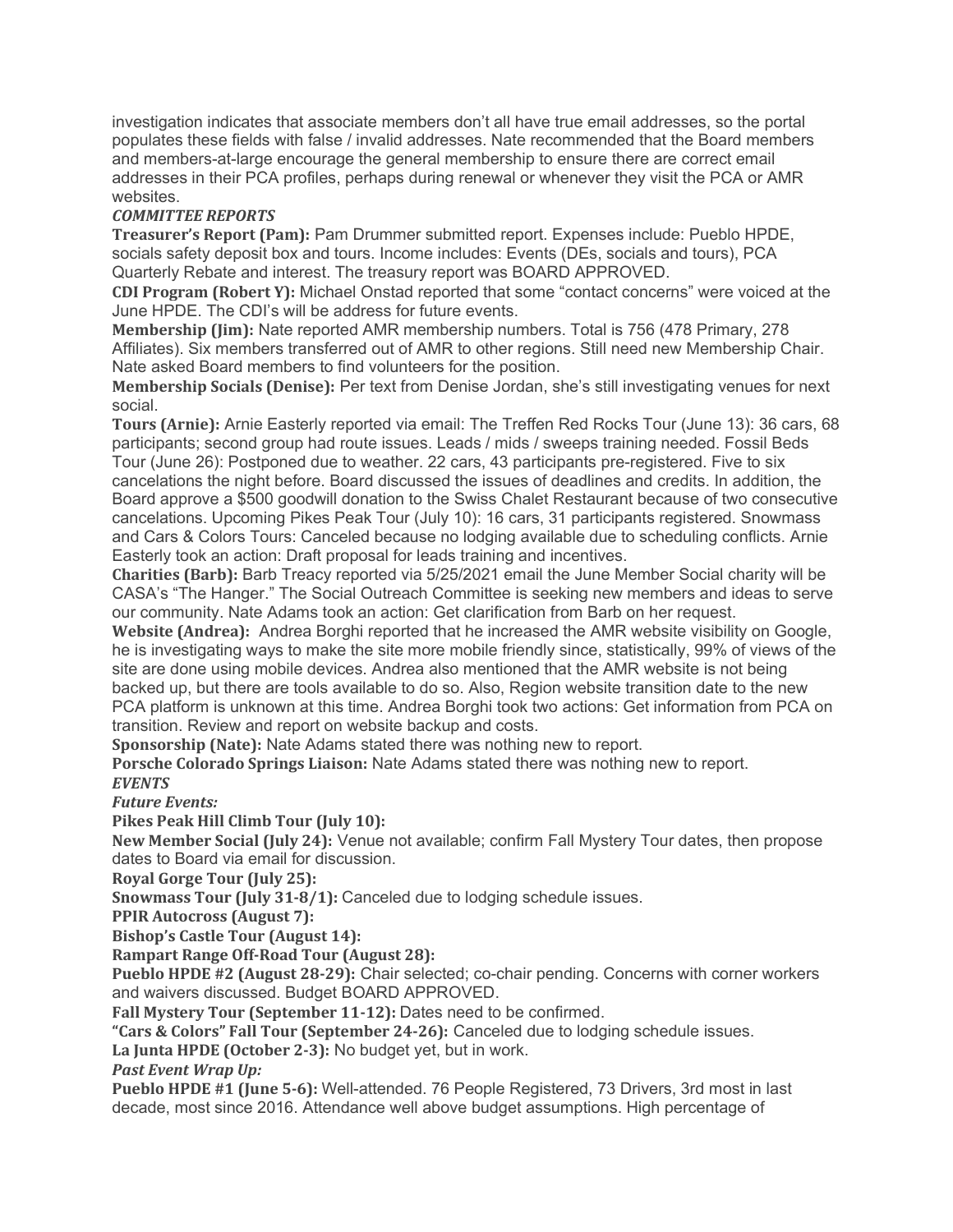cancelations, but large surplus (\$3394). Treffen Red Rocks Tour (June 13): Second group had route issues. Leads / mids / sweeps training needed. Pikes Peak Hill Climb Social (June 16): Fossil Beds Tour (June 26): Postponed. OLD BUSINESS May Board Meeting Minutes Approval: Approval postponed for further Board member review. NEW BUSINESS Colorado Air Cooled Event discussion. Proposed date: October 17, 2021. Nate Adams and Lou Morales to report after planning meeting scheduled for July 1, 2021. MOTIONS None. Date and Time of Next Meetings: Tuesday, July 27, 2021, at Mollica's Italian Market & Deli

Finish Time 8:20 pm

# **MAY MINUTES – 05.25.2021**

Location: Mollica's Italian Market & Deli

Start Time: 6:23 pm

Attendees: Dwight Kasten, Dana Kasten, Nate Adams, Pam Drummer, Bob Foltz, Robert Baumgartner, Alex Ching, Robert Yen, Andrea Borghi, Stephen Heptig, Curt Emery and Lou Morales PRESIDENT'S REMARKS

Nate Adams announced Curt Emery was interested in the 2nd Vice President and will be submitting an application. Andrea Borghi is new Webmaster. AMR still looking for a Membership Chair. Group discussion on Treffen 2022. Volunteer list from canceled Treffen 2020 will be used as basis for Treffen 2022. Lesson learned from tours: Be ready with backups for last minute changes to tour leads, mids and sweeps. Nate took an action item: e-blast for volunteers.

# COMMITTEE REPORTS

Treasurer's Report (Pam): Pam Drummer submitted report. Expenses include: La Junta HPDE ambulance, Pueblo HPDE deposit (June), PCA insurance (June) and tax preparation. Income includes: interest. The treasury report was BOARD APPROVED.

CDI Program (Robert Y): Robert Yen stated there was nothing new to report. Membership (Jim): Nate reported AMR membership numbers. Total is 770 (486 Primary, 284 Affiliates). PCA has experienced the largest growth in membership since 2014. Need new Membership Chair.

Membership Socials (Denise): Per text from Denise Jordan, Hill Climb Social is scheduled at Big Mission Motorsports in Palmer Lake on June 16, 2021. The June charity will, once again, be CASA's "The Hanger." REMINDER: If the member can't attend social and has registered at

MotorSportReg.com, the member MUST CANCEL TWO DAYS IN ADVANCE to avoid being charged the \$20 "No Show" fee! Current plan for New Member Social to be held on Saturday, 7/24/2021, at Porsche Colorado Springs; same date as HPR DE. Nate took an action item to see if PCA will subsidize New Member Social.

Tours (Arnie): Arnie Easterly reported via email: The Treffen Cripple Creek Tour took place Saturday, 15 May. 31 cars registered and 58 attendees were on the tour. Launched in two groups; one of 15 and one of 16 cars. Some issues with the second group's speed and group integrity but overall, the tour was successful with no complaints registered from the attendees. Treffen Mountain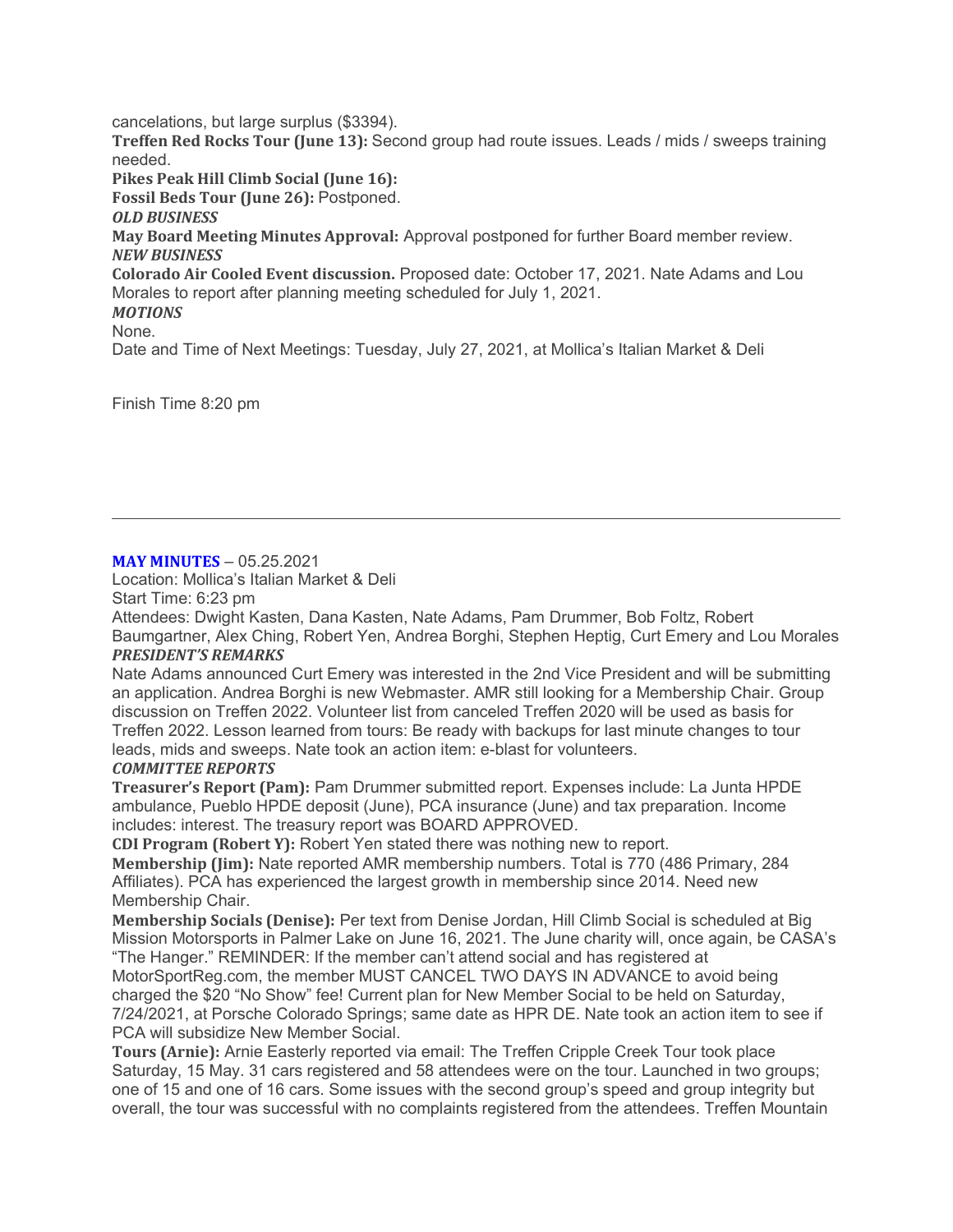Roads Tour took place on 22 May. Details: Two groups, 35 cars total, 67 Participants. Bob Foltz did a great job leading the tour and coping with several last -minute route changes. Next tour will be the Treffen Red Rocks Tour on 13 June which will be advertised later this week, pending restaurant confirmation, which Arnie is to get on May 26 (tomorrow).

Charities (Barb): Barb Treacy reported via 5/25/2021 email the June Member Social charity will be CASA's "The Hanger." The Social Outreach Committee is seeking new members and ideas to serve our community. Nate Adams took an action: Get clarification from Barb on her request.

Website (Alex): Alex Ching reported Andrea Borghi is the new webmaster. AMR will eventually move its website to the PCA platform but awaiting for it to stabilize.

Sponsorship (Nate): Nate Adams will meet with Ted Hampson, Porsche Colorado Springs Sales Manager, about sponsorship of refreshments for tour starts. Ted Hamspon has asked for assistance from AMR Driving Instructors for non-PCA (customer-only) DE events.

Porsche Colorado Springs Liaison: The Denver 356 Club asked to do a joint event with AMR. **EVENTS** 

Future Events:

Pueblo HPDE #1 (June 5-6): Pueblo Track Starter June 5, Bob Foltz Starter June 6, Contract update required. 79 People registered; 77 Drivers; third most in last decade, most since 2016.

Treffen Red Rocks Tour (June 13):

Pikes Peak Hill Climb Social (June16):

Fossil Beds Tour (June 26):

Pikes Peak Hill Climb Tour (July 10):

New Member Social (July 24): Porsche Colorado Springs

Royal Gorge Tour (July 25):

Snowmass Tour (July 31-8/1):

PPIR Autocross (August 7):

Bishop's Castle Tour (August 14):

Rampart Range Off-Road Tour (August 28):

Pueblo HPDE #2 (August 28-29): Chair selected; co-chair pending.

Fall Mystery Tour (September 11-12):

"Cars & Colors" Fall Tour (September 24-26): In Telluride.

La Junta HPDE (October 2-3): Chair and co-chair selected.

New Member Social (July 24): Venue not available; confirm Fall Mystery Tour dates, then propose dates to Board via email for discussion

Past Event Wrap Up:

April Membership Social (April 28):

Treffen Cripple Creek Tour (May 15):

Treffen Mountain Roads Tour (May 22):

OLD BUSINESS

April Board Meeting Minutes Approval: Approved.

NEW BUSINESS

None.

MOTIONS None.

Date and Time of Next Meetings: Tuesday, June 22, 2021, at Texas T-bone Steak House.

Finish Time 8:10 pm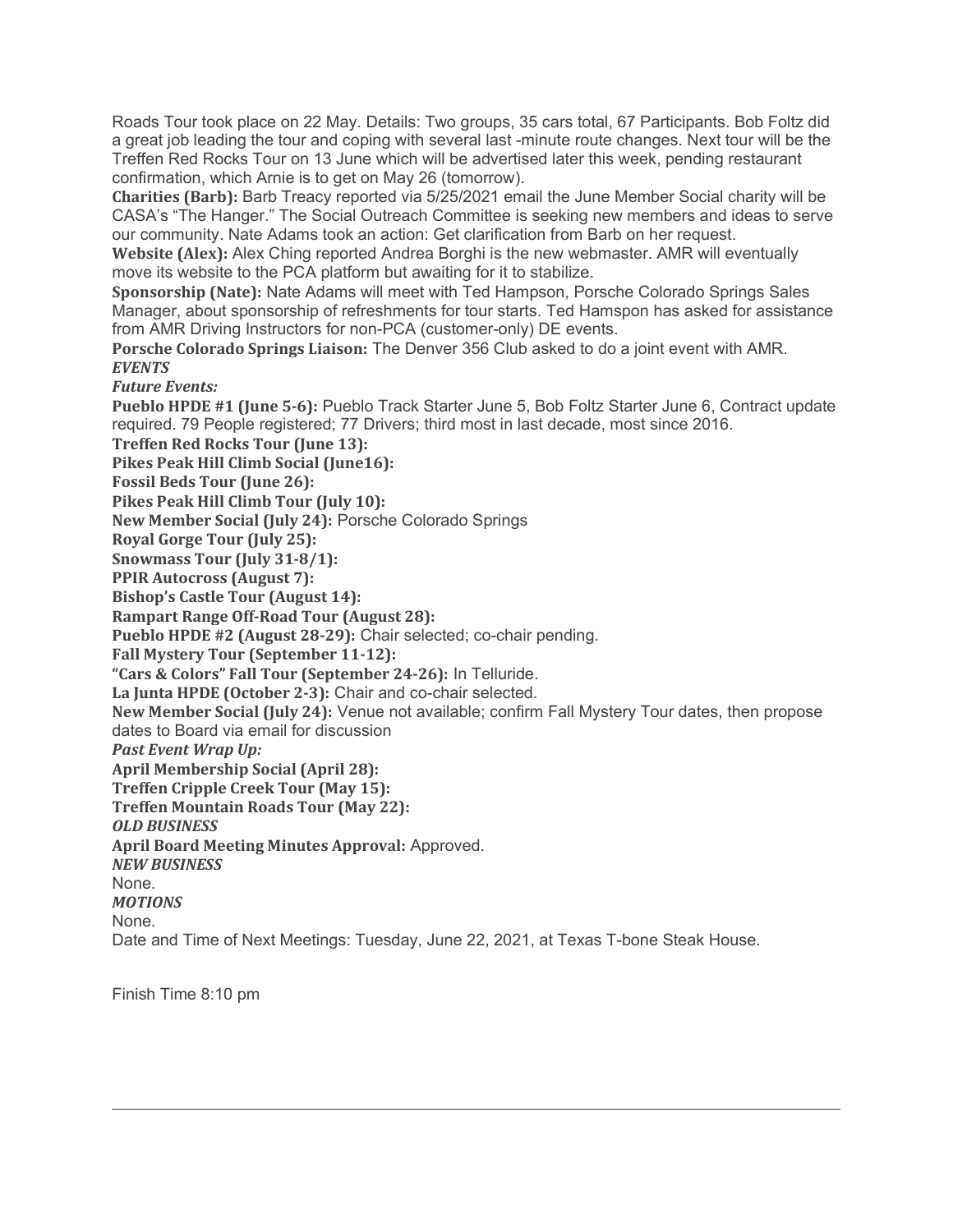#### APRIL MINUTES – 04.27.2021

Location: Texas T-bone Steak House & via Zoom Start Time: 7:08 pm Attendees: Dwight Kasten, Dana Kasten, Nate Adams, Pam Drummer, Tim Drummer, Bob Foltz,

Robert Baumgartner and Lou Morales

#### PRESIDENT'S REMARKS

Nate Adams announced that Larry Young, 2nd Vice President and a valued member of AMR, will be moving out of the region, so the 2nd Vice President position needs to be filled. Nate took an action item to send out an e-blast asking for volunteers.

#### COMMITTEE REPORTS

Treasurer's Report (Pam): Pam Drummer submitted report. Expenses include: La Junta Lead Follow, Pueblo HPDE deposits (June & August), driving evals and fees. Income includes: interest, Spring Brake 2021 (HPDE), PCA rebate. The treasury report was BOARD APPROVED.

CDI Program (Robert Y): Robert Yen stated via email, 4/21/2021, there was nothing new to report. Membership (Jim): Nate reported Jim Sorensen, stated via email, 4/26/2021, that to date, three new members joined AMR. Total is 751 (473 Primary, 278 Affiliates). Need new Membership Chair. Membership Socials (Denise): Denise Jordan stated via email, 4/26/2021, that the May social, will take place at the Edelweiss Restaurant on Wednesday, May 19, 2021. Attendance is limited to 75 people. The charity for both May and June will be CASA's "The Hanger. Denise will e-blast invitation. Denise also stated that the remaining 2021 membership socials will be planned for the third Wednesday of each month.

Tours (Arnie): Arnie Easterly stated via email, 4/26/2021, that 25 cars are signed-up for the Cripple Creek tour (May 15, 2021) and there is now a wait list. Bob and Linda Foltz drove the Mountain Roads tour (May 22, 2021) route and discovered some road issues that will require slight deviations. Charities (Barb): Per Denise Jordan, Barb Treacy has chosen CASA's "The Hanger" as the charity for both May and June Membership Socials.

Website (Alex): Alex Ching reported a new webmaster is still needed. Anti-spambot was run on the site. PCA pushed back launch of new national website and are not planning to integrate the regional websites.

Sponsorship (Nate): Nate Adams has spoken to Ted Hampson, Porsche Colorado Springs Sales Manager, about sponsorship, and Jim is willing to provide snacks / refreshments for any tours that start at Porsche of Colorado Springs. Currently, all scheduled tours will start at the dealership Porsche of Colorado Springs Liaison: No report

**EVENTS** 

Future Events:

April Membership Social (April 28) Sold out.

Treffen Cripple Creek Tour (May 15): Sold out; wait list.

Treffen Mountain Roads Tour (May 22): Route partially changing due to damaged roads Pueblo HPDE #1 (June 5-6): 23 students registered; wait list. Based on a survey of registered students and instructors, Pueblo HPDE will be In-Car instruction ONLY.

Treffen Red Rocks Tour (June 13): Need tour lead

Pikes Peak Hill Climb Social (June16): Need tour lead

Fossil Beds Tour (June 26):

Pikes Peak Hill Climb Tour (July 10):

New Member Social (July 24): Porsche Colorado Springs

Royal Gorge Tour (July 25):

Snowmass Tour (July 31-8/1):

PPIR Autocross (August 7):

Bishop's Castle Tour (August 14):

Rampart Range Off-Road Tour (August 28):

Pueblo HPDE #2 (August 28-29): Chair selected; co-chair pending.

Fall Mystery Tour (September 11-12):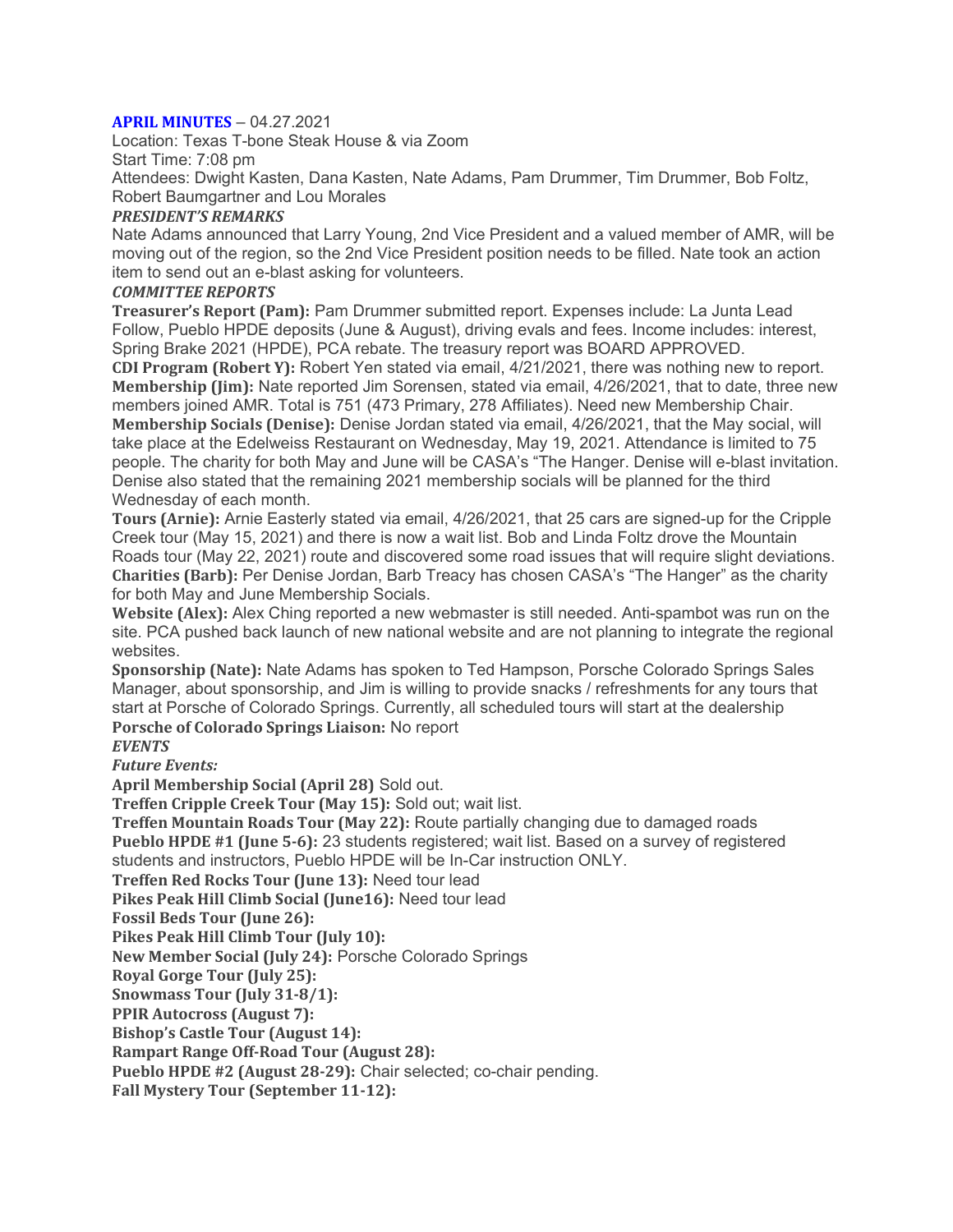"Cars & Colors" Fall Tour (September 24-26): In Telluride. La Junta HPDE (October 2-3): Chair and co-chair selected. Past Event Wrap Up: Spring Brake 2021 La Junta HPDE (April 17-18): Per Robert Baumgartner, 32 attended. Following a discussion between instructors and students, an In-Car instruction option was added which increased the number of students that could be instructed. OLD BUSINESS March Board Meeting Minutes Approval: Approved. NEW BUSINESS None. MOTIONS None. Date and Time of Next Meetings: Tuesday, May 25, 2021, at Mollica's Italian Market & Deli.

Finish Time 7:54 pm

#### **MARCH MINUTES – 03.30.2021**

Location: Foltz's Residence & via Zoom

Start Time: 7:00 pm

Attendees: Dwight Kasten, Dana Kasten, Nate Adams, Pam Drummer, Bob Foltz, Robert Yen, Tim Drummer, Denise Jordan, Arnie Easterly and Lou Morales

# PRESIDENT'S REMARKS

Nate Adams stated he and Dana Kasten attended the PCA Zone 9 President meeting via conference call. Parade online registration for Phase II opens Wednesday, April 7, 2021. Members must be registered for Phase I—which is currently CLOSED with a wait list—to register for Phase II. COMMITTEE REPORTS

Treasurer's Report (Pam): Pam Drummer submitted report. Expenses include: La Junta Lead Follow, HANS devices, radio transmitters, La Junta Ambulance & Insurance. Income includes: interest. The treasury report was BOARD APPROVED.

Sponsorship (Nate): Nate Adams has spoken to Ted Hampson, Porsche of Colorado Springs GM, about sponsorship, but decision is to await a more firm tour schedule before confirming sponsorships agreement.

Advertising (Denise): NSTR

Membership (Jim): Per email, Jim Sorensen stated that to date for February, we got 3 new members. Total is 761 (480 Primary, 281 Affiliates). Need new Membership Chair.

Website (Alex): Nate Adams stated a new webmaster is still needed. New eTrails on April 1. Scammers are targeting "Alpine Mart". "Scam Alert" at the top of the page.

CDI Program (Robert Y): Per Robert Yen's report, all of the instructors are more comfortable about the "Lead-Follow" concept and are willing to instruct via "L-F" if needed. Due to limited number of registrants (five novices, so far) La Junta DE will be conducted with in-car instruction, with strict adherence to safety and COVID restrictions.

Membership Socials (Denise): Denise Jordan suggested that first Membership Social be held on April 21 at La Casa Fiesta in Monument. Charity supported would be Tri-Lakes Cares. Denise will eblast invitation.

Charities (Barb): : No report, though Tri-Lakes Cares will be supported by the April Membership Social.

PCS Liaison: NSTR

Tours (Arnie): Arnie Easterly presented the 2021 tour schedule. Currently, there are 11 tours,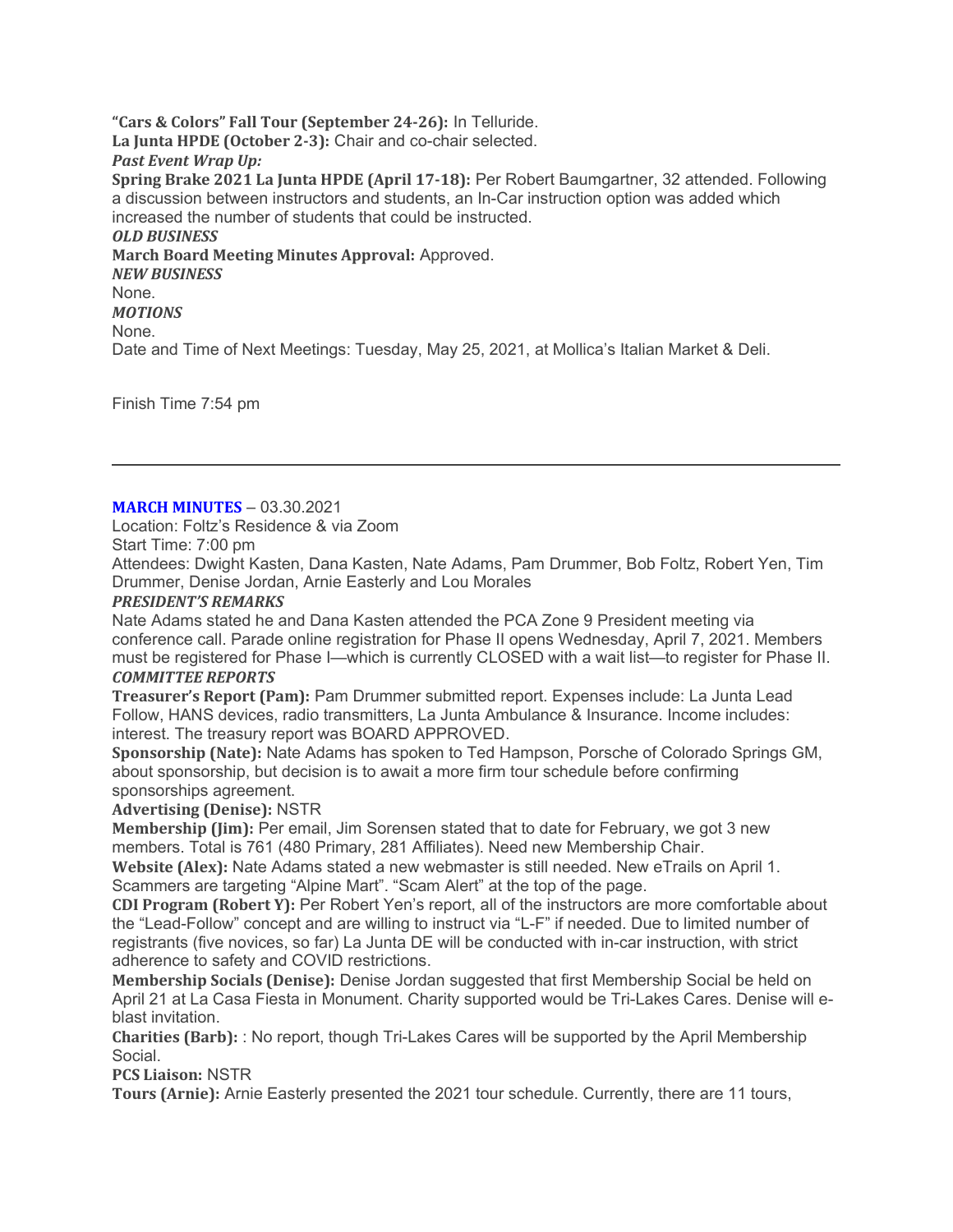including 7 Treffen dry run tours on the calendar. Due COVID restrictions on gatherings, starting venues and restaurant locations need to be pre-coordinated.

# HPDEs (Robert B): NSTR

# **EVENTS**

Future Events:

"Spring Brake 2021" La Junta HPDE (April 17-18): Per Robert Baumgartner, 26 registered; not all students can be instructed.

Pueblo HPDE (June 5-6): Contract received March 26, 2021; submitted for Board approval. BOARD APPROVED. Pueblo HPDE will be L-F instruction ONLY.

# Past Event Wrap Up:

HPDE 101: Per Robert Baumgartner, 25 attendees (videoconference). 9 first-timer \$50 HPDE credits given.

AMR and RMR Joint Instructor Refresher Clinic: Conducted via Zoom on March 24th; 95 instructors joined the Zoom session, including 23 AMR instructors. On March 27th, AMR conducted our official Lead-Follow Instructor Training clinic at La Junta Raceway.

# OLD BUSINESS

New Helmets: Dwight Kasten stated 5 new club loaner helmets were purchase. Total inventory is five 2020 (new) and five 2010 (old).

Feb Board Meeting Minutes Approval: Tentatively approved, pending edits.

NEW BUSINESS

None.

**MOTIONS** None.

# ACTION ITEMS

Nate Adams:

- Confirm who the 2021 tour leads are (2/21)
- Send out e-blast looking for a new webmaster (2/21)
- E-blast sent. No response.
- Get Membership Chair roles/responsibilities (3/21)

# Denise Jordan:

- Ask Fred Veitch about potential location for A/X (2/21)
- Get January & February 2021 minutes to Alex for website (03/21)

# Lou Morales:

• Provide PCA bio and photo to Alex for website (03/21)

Date and Time of Next Meetings: Tuesday April 27th, 2021 at Texas T-Bone.

Finish Time 8:19 pm

#### FEBRUARY MINUTES – 02.23.2021

Location: Young's Residence & via Zoom Start Time: 7:03 pm Attendees: Dwight Kasten, Dana Kasten, Nate Adams, Pam Drummer, Larry Young, Bob Foltz, Robert Yen, Alex Ching, Robert Baumgartner, Tim Drummer, Denise Jordan PRESIDENT'S REMARKS

Nate Adams stated that he attended the PCA National Winter Board of Director's meeting via telephone. There are now 146 regions. Each region will receive refunds comparable to what were given in 2020. Overall national membership is up 1.6% (138,000 members, 4,000 juniors). The new CDW will be available online at the end of March and will be effective for 1 year.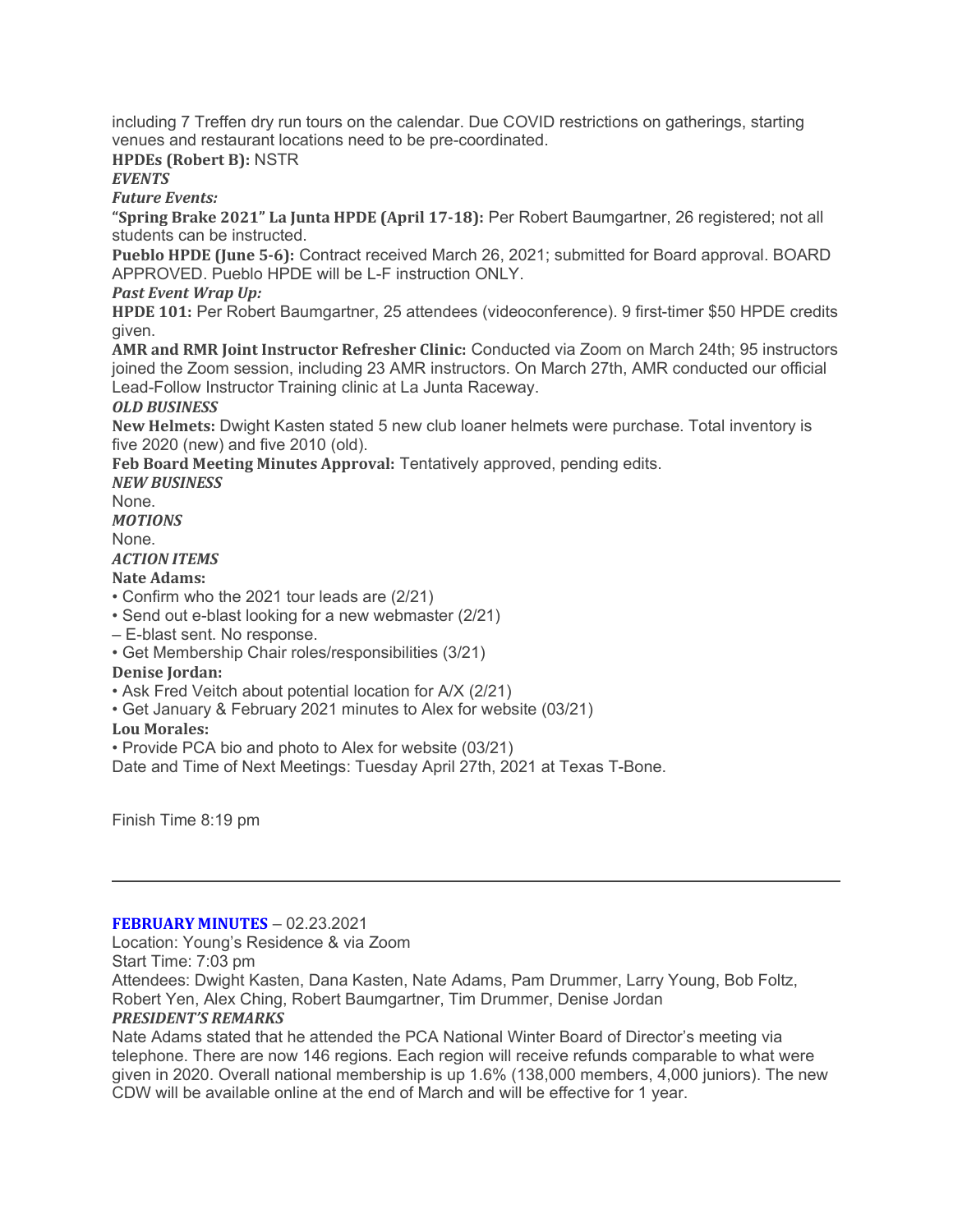# COMMITTEE REPORTS

Treasurer's Report (Pam): Pam Drummer submitted report. Income consisted of PCA quarterly rebate and interest. Expenses included year end awards and Google Drive renewal. The treasury report was BOARD APPROVED.

Sponsorship (Nate): NSTR

Advertising (Denise): NSTR

Membership (Jim): Per email, Jim Sorensen stated that to date for February, we got 3 new members. Total is 757 (473 Primary, 281 Affiliates).

Website (Alex): Alex Ching stated he submitted the national website nomination on behalf of AMR. He will be posting the confirmed tour dates.

CDI Program (Robert Y): Per Robert Yen's report, an email went out to 22 current instructors to get Lead/Follow interest. There were 8 positive responses, of which all will participate in the upcoming Lead/Follow training in La Junta.

Membership Socials (Denise): Denise Jordan stated that she is hopeful to start back with them in April.

Charities (Barb): NSTR

PCS Liaison: NSTR

Tours (Arnie): Arnie Easterly presented the 2021 tour schedule. Currently, there are 10 tours on the calendar.

HPDEs (Robert B): Robert Baumgartner submitted the La Junta HPDE budget which was BOARD APPROVED. Registration will be set up on Motorsportsreg.com. Track dates for Pueblo are now June 5-6 and August 28-29.

**EVENTS** 

Future Events:

HPDE 101 – Robert Baumgartner that 25 people are currently registered for the virtual HPDE 101 tech session.

Lead/Follow Training – Scheduled to take place at La Junta Raceway on 3/27.

Past Event Wrap Up:

None.

OLD BUSINESS

New Helmets – Dwight Kasten submitted the budget for purchasing 6 new club loaner helmets, which was BOARD APPROVED.

NEW BUSINESS

None.

**MOTIONS** 

None.

ACTION ITEMS

Nate Adams:

• Confirm who the 2021 tour leads are (2/21)

• Send out e-blast looking for a new webmaster (2/21)

Denise Jordan:

• Ask Fred Veitch about potential location for A/X (2/21)

Date and Time of Next Meetings: Tuesday March 30th, 2021 at the Foltz's residence.

Finish Time 8:30 pm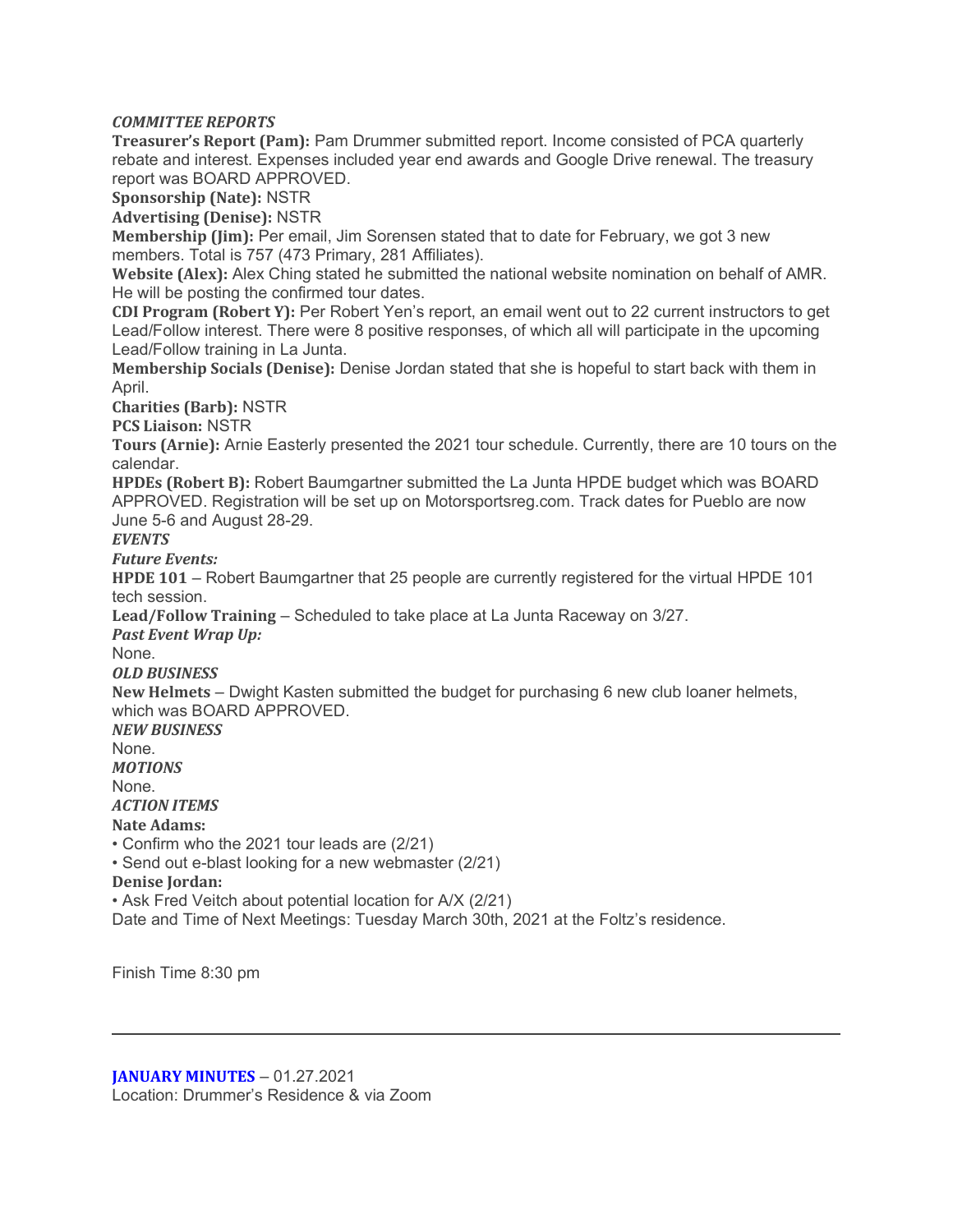### Start Time: 6:45 pm

Attendees: Dwight Kasten, Dana Kasten, Nate Adams, Pam Drummer, Larry Young, Bob Foltz, Robert Yen, Alex Ching, Barb Treacy, Robert Baumgartner, Tim Drummer, Lou Morales, Denise Jordan

## PRESIDENT'S REMARKS

Nate Adams stated that he would like to focus on club continuity this year. In addition, he will immediately work on identifying a new club secretary, webmaster and Start/Control chair. Per PCA, there will be a new "Communicable Disease Waiver" form that all members must sign for socials and indoor events.

#### COMMITTEE REPORTS

Treasurer's Report (Pam): Pam Drummer submitted report. Income consisted of PCA commission. Expenses included the renewal of the club's post office, Goggle accounts and club trailer tags. The treasury report was board approved.

Sponsorship (Nate): Nate Adams stated that we need a calendar of events before moving forward with any sponsorship opportunities.

#### Advertising (Denise): NSTR

Membership (Jim): Per email, Jim Sorensen stated that to date for January, we got 5 new members. Total is 760 (477 Primary, 283 Affiliates).

Website (Alex): Alex Ching stated that the club may want to consider migrating over to the PCA platform. While it won't save much money, it will help alleviate ongoing issues with the existing platform. The new issue of E-Trails will be ready on Feb 01.

CDI Program (Robert Y): Per Robert Yen's report, the Lead-Follow Instructor Training will take place at La Junta Raceway on 3/25/21. 18 instructors have been identified who could be good candidates for this training. Of those, 8 have expressed interest in participating. 4 AMR instructors are already eligible to instruct students via Lead/Follow, as they participated in the PCA National training program.

Membership Socials (Denise): Denise Jordan stated that until local regulations allow for larger numbers at indoor gathering, socials will not take place. She is hopeful to start back with them in April.

Charities (Barb): Barb Treacy stated that club members will have the opportunity to support various local charities once we start having socials again. The Charities (Social Outreach) committee is seeking members to help advise which charities to support, collect donations from people who may not be able to attend socials, and drop off the donations to the charitable organizations.

# PCS Liaison: NSTR

Tours (Arnie): Arnie Easterly reported that he has started contacting the Treffen tour volunteers to confirm their continued desire to lead this year's Treffen practice tours, as well as the actual Treffen tours next year. He is in the process of determining if the "Cars & Colors" Car Show in Telluride will take place in 2021. He is also working with Chris Lennon to replace one of the current Treffen tours with a Pikes Peak Hill Climb tour.

HPDEs (Robert B): Robert Baumgartner stated that the HPDE 101 tech session, scheduled for 3/6, may be conducted virtually. PPIR contract is complete. La Junta track date confirmed. Track dates for Pueblo are tentative because of new management negotiations. All co-chairs have been identified for all HPDE's, except for PPIR and La Junta. They are Steve Heptig (Pueblo 1), Robin Dillon (Pueblo 2). Pueblo and La Junta budgets will be submitted to the board next month. The tentative HPDE schedule is:

PPIR (4/17-4/18) Pueblo I (5/22-5/23) Pueblo II (8/28-8/29)

La Junta (10/2-10/3)

# EVENTS

# Future Events:

New Member Social – Because of current local COVID restrictions, this event will be postponed. Dwight Kasten will contact Porsche Colorado Springs for a possible later date.